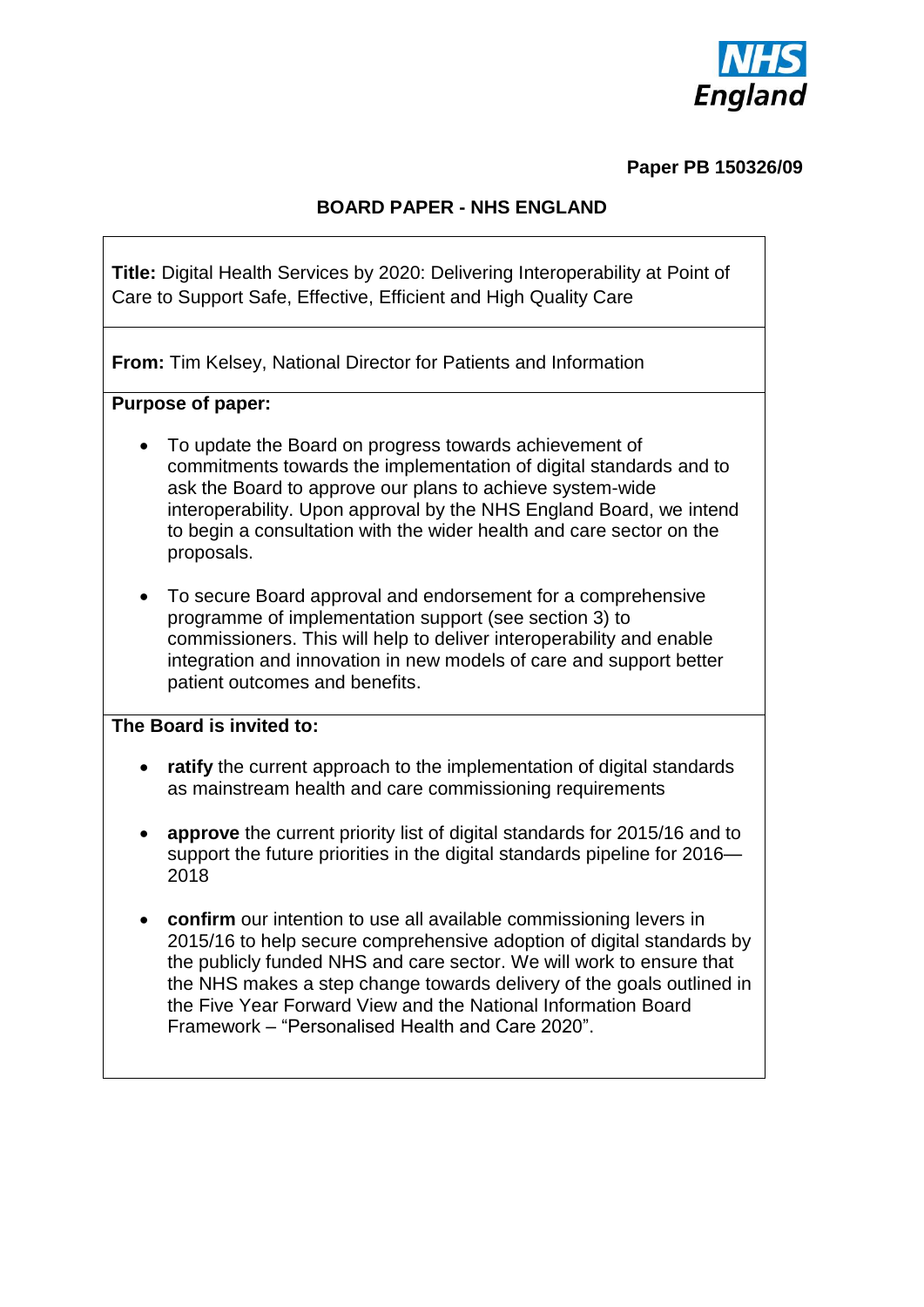# **Executive Summary**

The Five Year Forward View recognised the need for the NHS and social care to exploit the information revolution to meet the fundamental challenges facing us – the health and wellbeing gap, the care and quality gap, and the funding and efficiency gap. Recognising the need for sector-wide leadership to deliver this agenda the National Information Board (NIB) has brought together organisations from across the NHS, public health, clinical science, social care, local government and representatives of the public. In November 2014, the NIB produced '*Personalised Health and Care 2020, Using Data and Technology to Transform Outcomes for Patients and Citizens - A framework for action'*. This document committed that local health and care economies would, by April 2016:

- produce detailed roadmaps highlighting how, amongst a range of digital service capabilities, they will ensure clinicians in all care settings will be operating without the need to find or complete paper records by 2018; and
- that by 2020 all patient and care records will be digital, real-time and interoperable.

NHS England's approach to fulfilling the commitment, based on our statutory role to publish information standards, is to:

- develop a list of priority data standards through 2015/16, the digital transfer of which will form the basis of a future 'licence to operate' for information-sharing for all NHS-funded providers;
- develop a package of support to commissioners and regulators to help them in their role to enforce the standards and achieve the ambition;
- further develop and implement our 'digital maturity index' which is a tool to benchmark and measure progress across the provider landscape towards achievement of the digital capabilities and standards;
- work with the NHS Trust Development Authority (TDA) to commission the Health and Social Care Information Centre (HSCIC) to develop a package of support for providers to develop their capabilities towards achievement of the ambition;
- work with the integration pioneers<sup>1</sup>, vanguards<sup>2</sup>, test beds<sup>3</sup> and new towns<sup>4</sup> to promote digital deployment and showcase best practice.

**<sup>.</sup>**  $1$  These are local areas to express an interest in becoming 'pioneers', demonstrating the use of ambitious and innovative approaches to delivering integrated care.

<sup>&</sup>lt;sup>2</sup> Through the New Models of Care Programme, individual organisations and partnerships, including those with the voluntary sector, are invited to apply to be 'vanguard' sites. These organisations will have the opportunity to work with national partners to co-design and establish new care models, tackling national challenges in the process.

<sup>&</sup>lt;sup>3</sup> Defined as sites for worldwide innovators.

 $<sup>4</sup>$  New town developments and the refurbishment of some urban areas offers the opportunity to design</sup> modern services from scratch, with fewer legacy constraints - integrating not only health and social care, but also other public services such as welfare, education and affordable housing.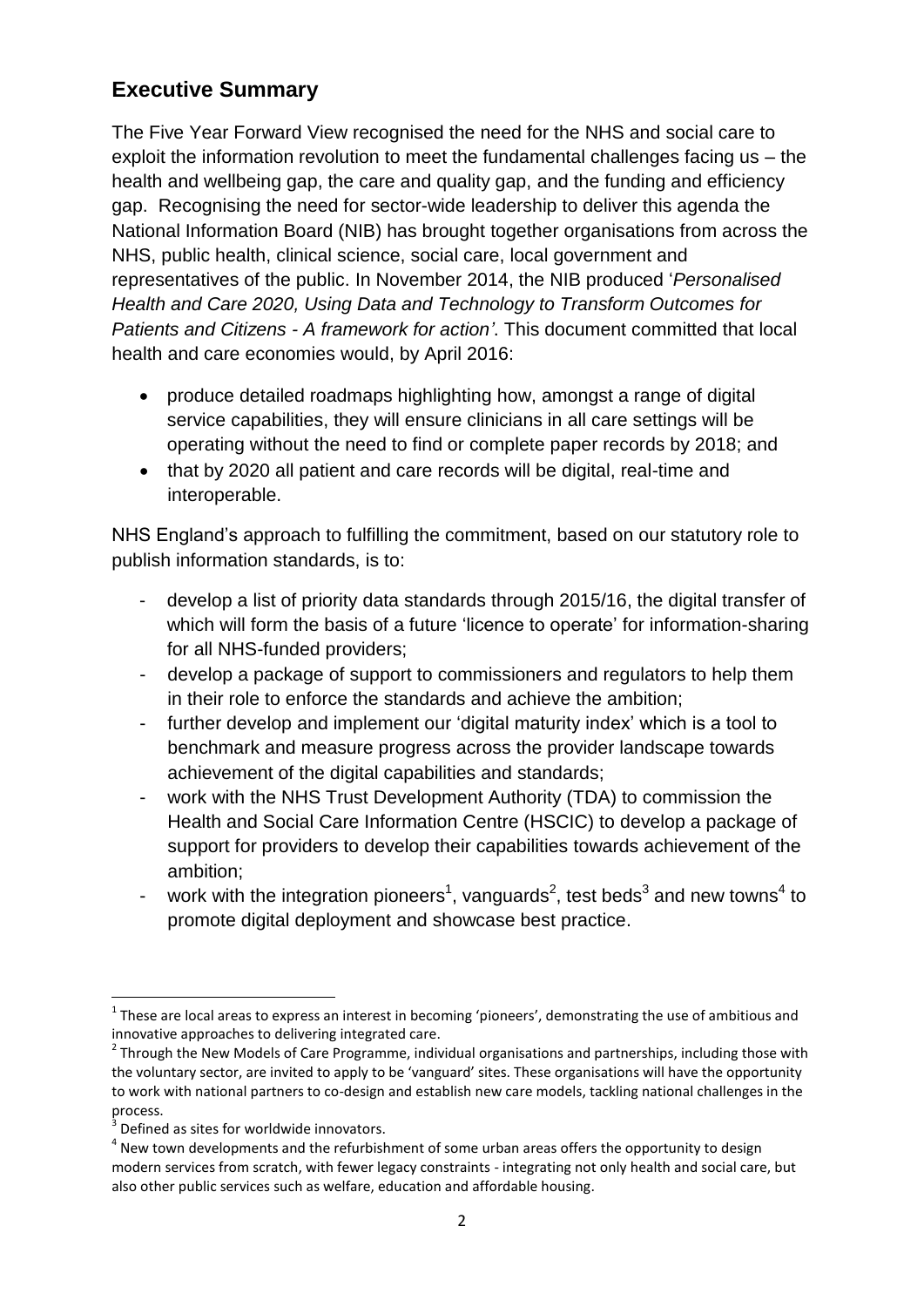The purpose of this paper is to update the Board on progress towards achievement of these commitments and to ask the Board to approve our plans to achieve systemwide interoperability. Upon approval by the NHS England Board, we will begin a consultation with the wider health and care sector on the proposals.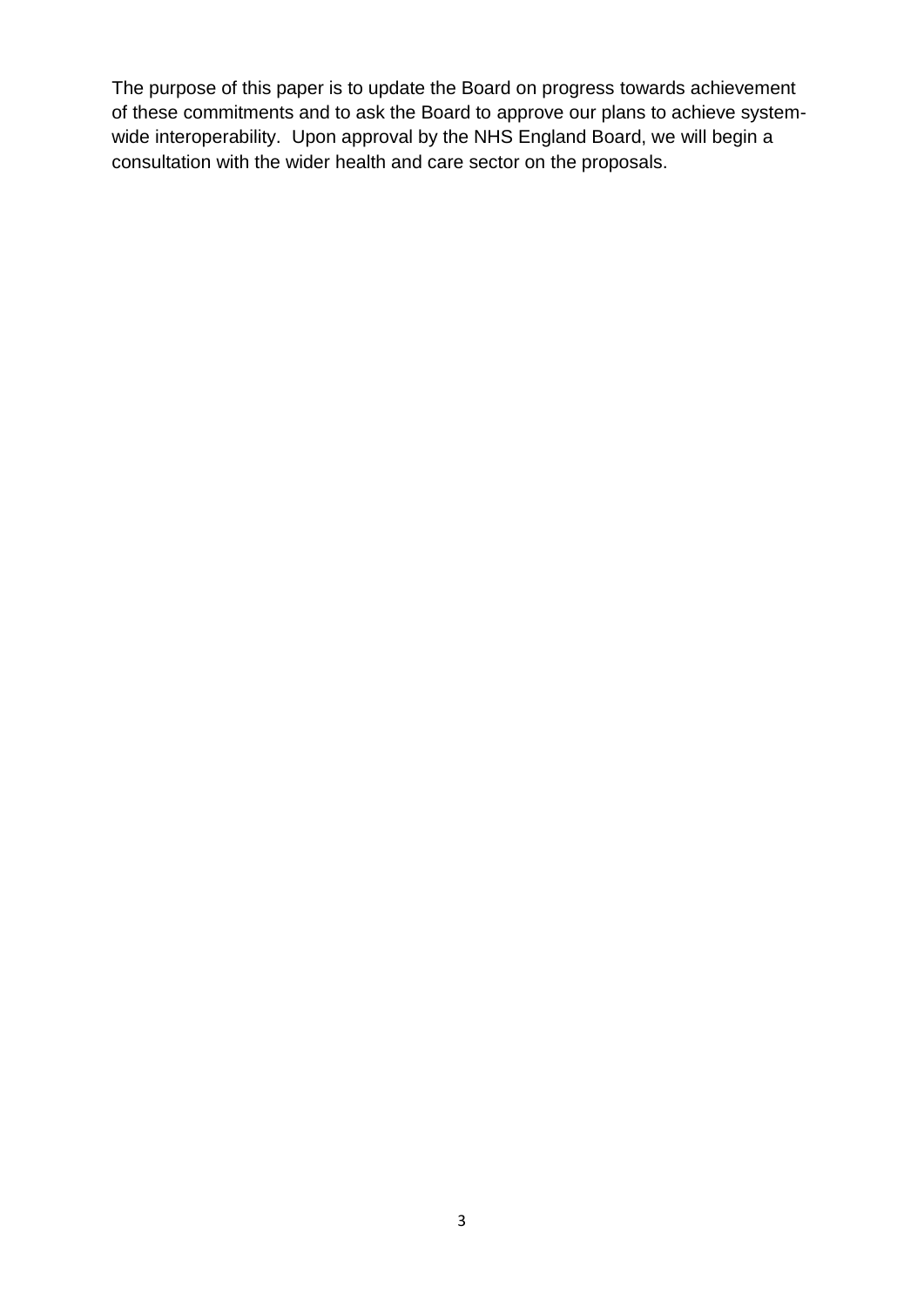# **Section 1: Setting a modern digital standard for safe, effective health and care services**

- 1. Across the NHS secondary care sector in England, the use of modern technology to manage workflows, communicate across specialties and store patient information within a Trust is hugely varied. The transfer of information to and from primary care or social care, in a digital and consistent format, is rare. Some providers operate paper and whiteboard systems and processes, others have modern computerised processes yet continue to communicate with primary care and social care via fax machines.
- 2. Previous initiatives have helped to stimulate innovation towards a modern digital standard. The Integrated Digital Care Fund, 'Safer Hospitals, Safer Wards' and Nursing Technology Funds have helped to improve the penetration of clinical information systems and digital patient records in the more complex hospital and community services sector. The latest indices that were produced by EHealth Intelligence, a market leader in their field, illustrates that this investment has been particularly beneficial in patient safety contexts such as electronic prescribing, clinical decision support and vital signs observations.
- 3. There are a number of excellent examples that illustrate this process. The Prescribing Information and Communications System (PICS) in University Hospitals Birmingham is providing comprehensive access to real time clinical information about the status of patients and compliance with treatment plans in each ward environment, allowing early detection and prevention of sepsis and ensuring that more patients are receiving the right drugs at the appropriate intervals to maximise effectiveness. Oxford University Hospitals have achieved 'bench to bedside' information integration for key diagnostic laboratory tests, and through the use of mobile technologies by nursing staff is capturing vital information at the point of care. In turn, this has significantly reduced the potential for transcription error and helped free frontline staff from paper-based processes. Locala CIC, a social enterprise responsible for provision of community services in Kirklees, has a fully mobile nursing workforce, equipped with the means to access and record information remotely in patient's records. It is augmented by clinical decision support to reduce professional isolation and improve the quality of consultation.
- 4. Over the past five years, progress towards digitisation within general practice has improved consistently. That 100% digitisation of records within general practice has been achieved – and 95% of practices are enabled to offer patient-facing digital services to allow patients to book appointments, order prescriptions and gain access to a summary of their medical record -- is a significant achievement. This progress is supplemented by a wide range of innovative applications from General Practice to the Prime Minister's Challenge Fund. Relevant examples include: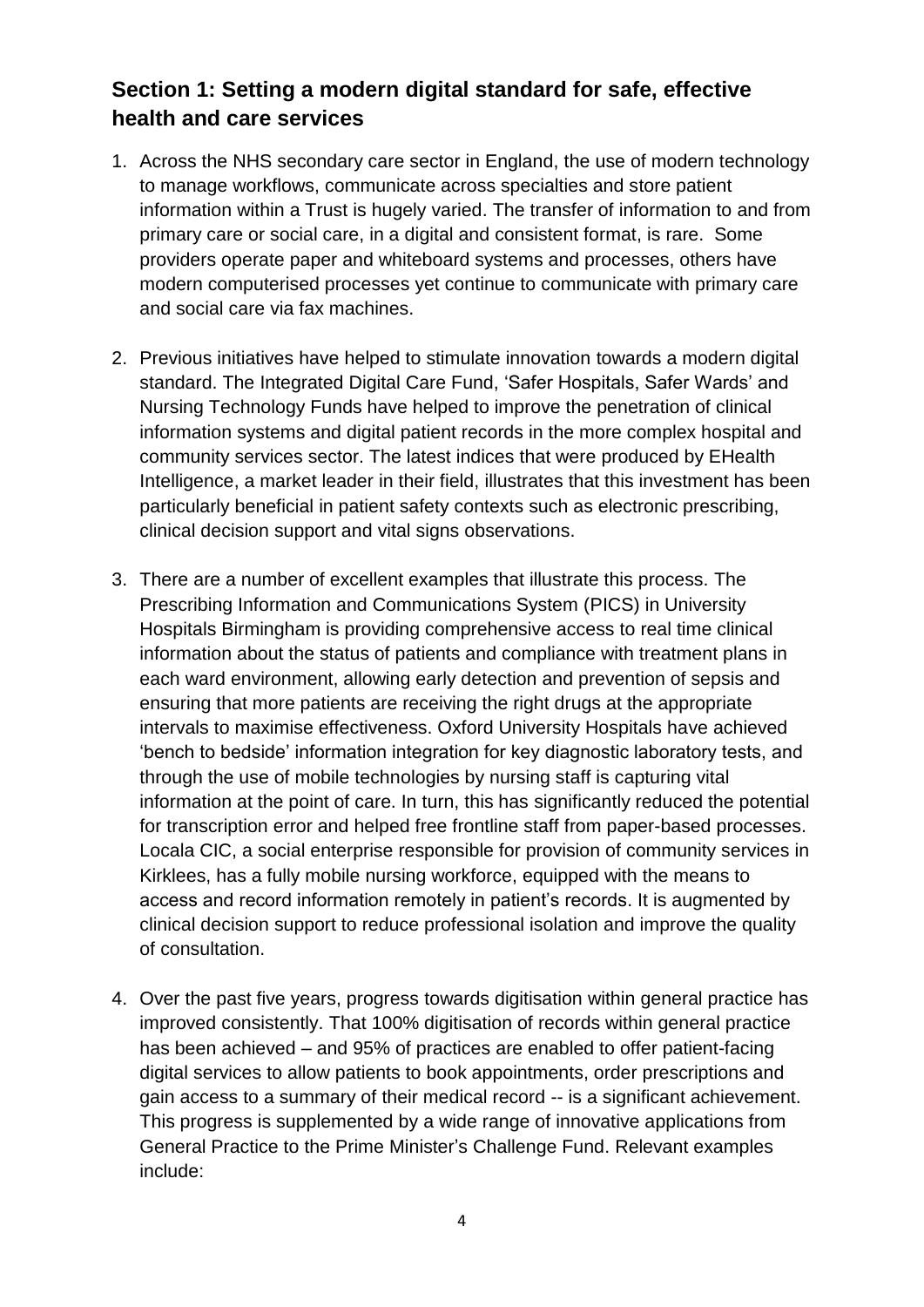- equipping patients with telehealth devices to undertake diagnostic tests then upload to the GP for consideration; and
- GPs securing information sharing agreements with neighbouring practices to allow visits or appointment for patients from other general practices,. This also extends to the ability to view their records, write to the patient record and issue electronic prescriptions.
- 5. Recognising the scale and nature of the benefits of digital interoperability further examples of excellent practice are showcased on NHS England's website – and recognising the variation in progress across England, a system-wide consensus has emerged. This has led to a prioritisation of the use of commissioning and regulatory levers to make rapid progress towards achieving an interoperable information sharing future.
- 6. The National Information Board's "Personalised Health and Care 2020 A Framework for Action" makes a number of concrete commitments to help deliver this interoperability agenda. All patient and care records will be digital, real-time and interoperable by 2020. By 2018 clinicians in primary, urgent and emergency care and other key transitions of care contexts will be operating without needing to use paper records. This will be achieved by alignment of national technical and professional data standards with regulatory and commissioning requirements. By April 2015, building on the existing interoperability programme, the NIB, in partnership with users and industry bodies, including the Foundation Trust Network and the NHS Confederation, will coordinate agreement on these standards and how they should be 'hard-wired' into commissioning and regulatory oversight.

**The NHS England Board is asked to confirm its approval of the NIB proposal that all commissioning and regulatory levers and incentives should now be used to drive forward delivery of digital interoperability across the health and care sector by 2018/2020.** 

## **Section 2: the core technical requirement**

### **The role and scope of information standards**

- 7. To ensure safety and continuity of care, it is essential that the identity of a person can be confirmed quickly and accurately via the NHS Number. This will then link them unquestionably to their own clinical history via the electronic patient record.
- 8. To enable integrated care, digital information must be transferred seamlessly between one care setting and the next, between one health or care professional and another, and increasingly between professionals, citizens and carers in twoand three-way exchanges.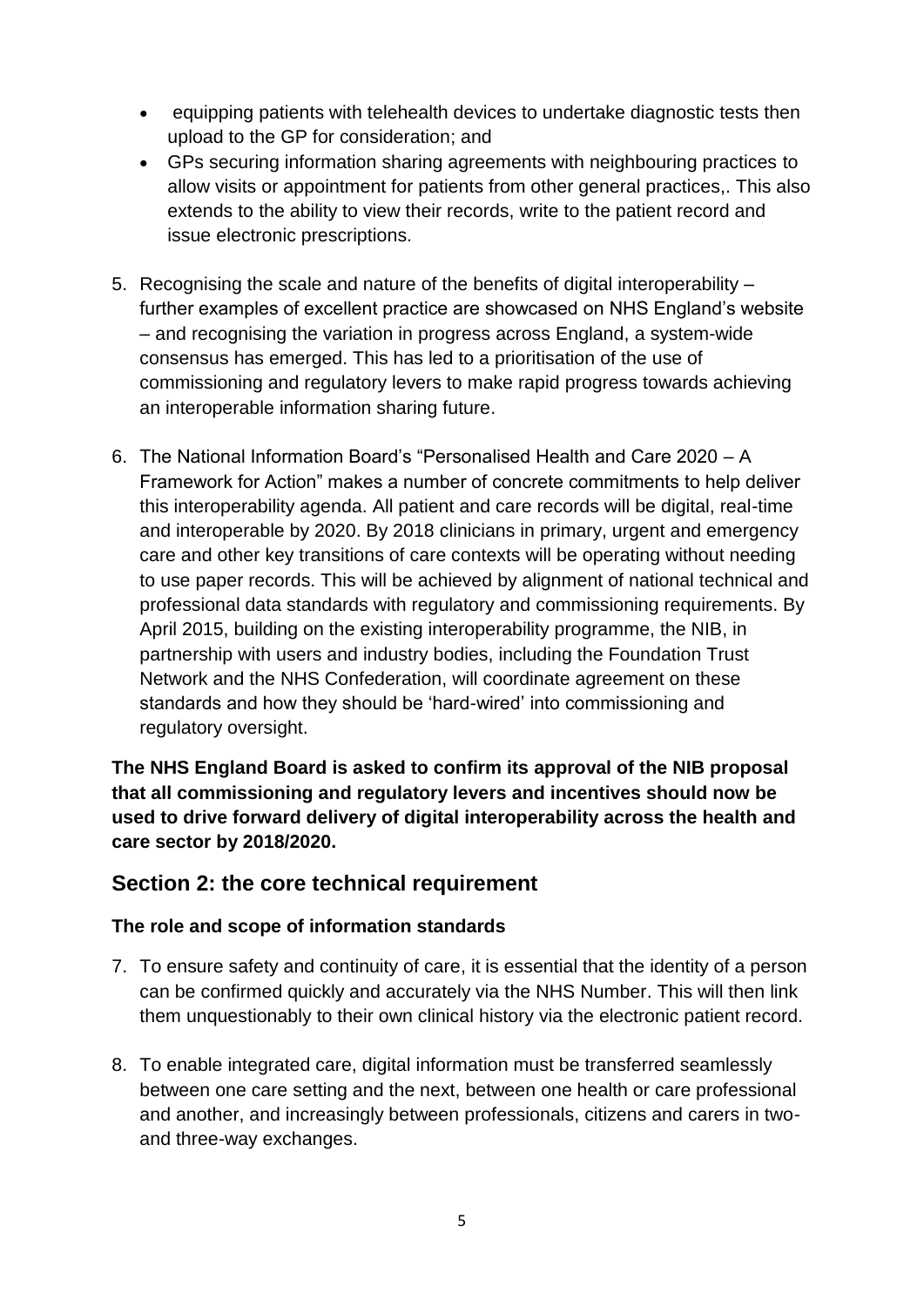- 9. Citizens become active partners in their own health and care through accessing and reviewing information, adding their view of their own needs and aspirations and recording their care preferences. By empowering citizens in this way, it helps ensure they have a positive experience of care.
- 10.Comprehensively employing information standards also enables data to be more consistently and confidently captured, combined and interrogated. In so doing, it can be used to generate commissioning intelligence, enable audit and inform epidemiology.
- 11.The 'NHS Standard contract' has defined minimum national requirements for 2015/16. These are detailed at Figure 1, below. Working with the Health and Social Care Information Centre and clinical leaders – through the Academy of Royal Colleges – a next set of standards has also been prioritised for implementation. These are specified at Figure 2, below.
- 12.Through the explicit leadership and commitment of all NIB members, there is a need to increase the pace of development and adoption of these digital information standards using all means available. Once approved, and generally regarded as important by the NHS and social care commissioners and providers, these standards will then be routinely integrated by software suppliers into the applications that organisations depend upon to deliver electronic health record capability.
- 13.To date, the performance of providers of publically-funded care in this context has fallen short of expectations in many instances. Whilst a recent national survey has indicated that the NHS Number is now being used as a consistent unique identifier in the vast majority of settings, it is still not being adopted universally, despite featuring in national planning guidance and contracting documentation for over a decade. To help respond to this challenge, the 2015/16 Planning Guidance referenced that the NHS number will be used as the primary identifier in all settings when sharing information. Commissioners will need explicitly to include this change within their plans. To enforce this change, commissioners will be able, under additional powers proposed through the NHS Standard Contract for 2015/16, to withhold funding from providers unless these conditions are met.

### **The best current standards**

14.The current suite of information standards in place (or under development in the near term), including the rationale for their development, and the levers and incentives in place to drive up adoption is illustrated in figure 1 below: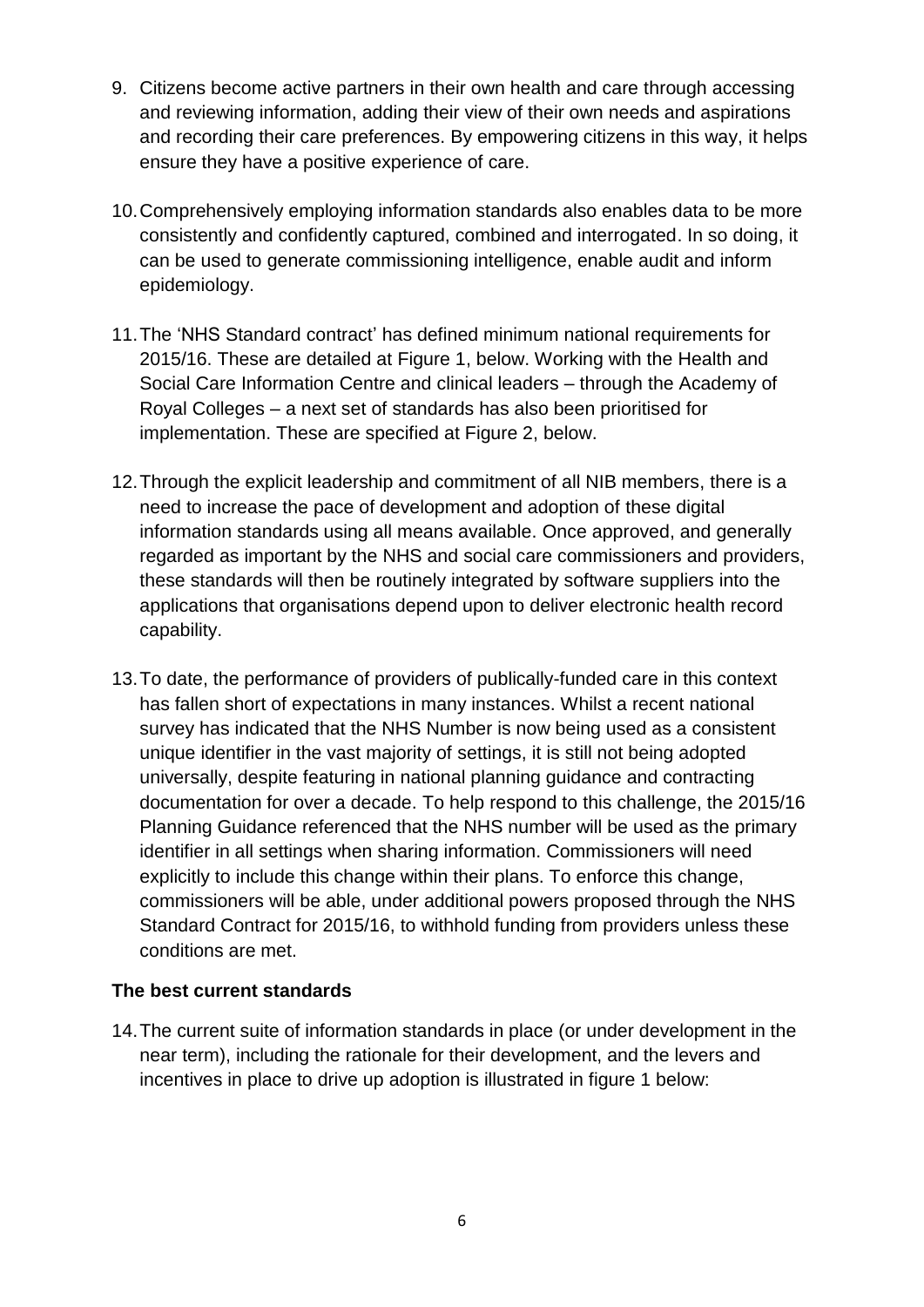### **Figure 1**

| <b>Standard</b>       | <b>Detail</b>              | <b>Rationale</b>   | Levers and          |
|-----------------------|----------------------------|--------------------|---------------------|
|                       |                            |                    | <b>Incentives</b>   |
| <b>NHS Number</b>     | Single unique              | Safety             | <b>CCG Planning</b> |
|                       | identifier                 | Continuity of care | Guidance            |
|                       |                            | Care co-ordination | <b>NHS Standard</b> |
|                       |                            |                    | Contract            |
| <b>SNOMED CT</b>      | <b>Consistent clinical</b> | Continuity of care | <b>NHS Standard</b> |
|                       | terms                      |                    | Contract            |
| dm+d (Dictionary of   | Consistent                 | Safety             | <b>NHS Standard</b> |
| medicines and         | descriptions for           | Efficiency         | Contract            |
| devices)              | medicines/ medical         |                    |                     |
|                       | devices                    |                    |                     |
| Transfers of Care (i) | Application to             | Safety             | <b>CCG Planning</b> |
| eDischarge            | electronic                 | Care co-ordination | Guidance            |
|                       | discharges from            |                    | <b>NHS Standard</b> |
|                       | <b>Acute to Primary</b>    |                    | Contract            |
|                       | care                       |                    |                     |
| GS1 (Global           | Unique barcode             | Safety             | <b>NHS Standard</b> |
| Standards)            | identifiers for            | Efficiency         | Contract            |
|                       | place, product and         |                    | DH NHS              |
|                       | person                     |                    | eProcurement        |
|                       |                            |                    | Strategy            |

### **Highest priority future standards**

15.On a 1 to 3 year timescale the next set of standards that need to be developed and be used routinely are outlined in figure 2 below:

### **Figure 2**

| <b>Standard</b>         | <b>Detail</b>                 | <b>Rationale</b>          |
|-------------------------|-------------------------------|---------------------------|
| <b>NLMC</b>             | Consistent clinical terms for | Safety                    |
| (National Laboratory of | test (pathology)              |                           |
| Medicine Catalogue)     |                               |                           |
| Transfers of Care (ii)  | Application to transfers of   | Safety                    |
| eDischarge              | care (Urgent Care)            | <b>Continuity of Care</b> |
| Transfers of Care (iii) | Application to transfers of   | Safety                    |
| eDischarge              | Care (Social Care)            | <b>Continuity of Care</b> |
| End of Life information | Application to Care co-       | <b>Continuity of Care</b> |
| standard                | ordination at the end of life | Care co-ordination        |

**The Board is asked to confirm the proposals outlined above for minimum digital standards to be adopted by NHS Commissioners and to agree the proposed future standards, including the process for their development.**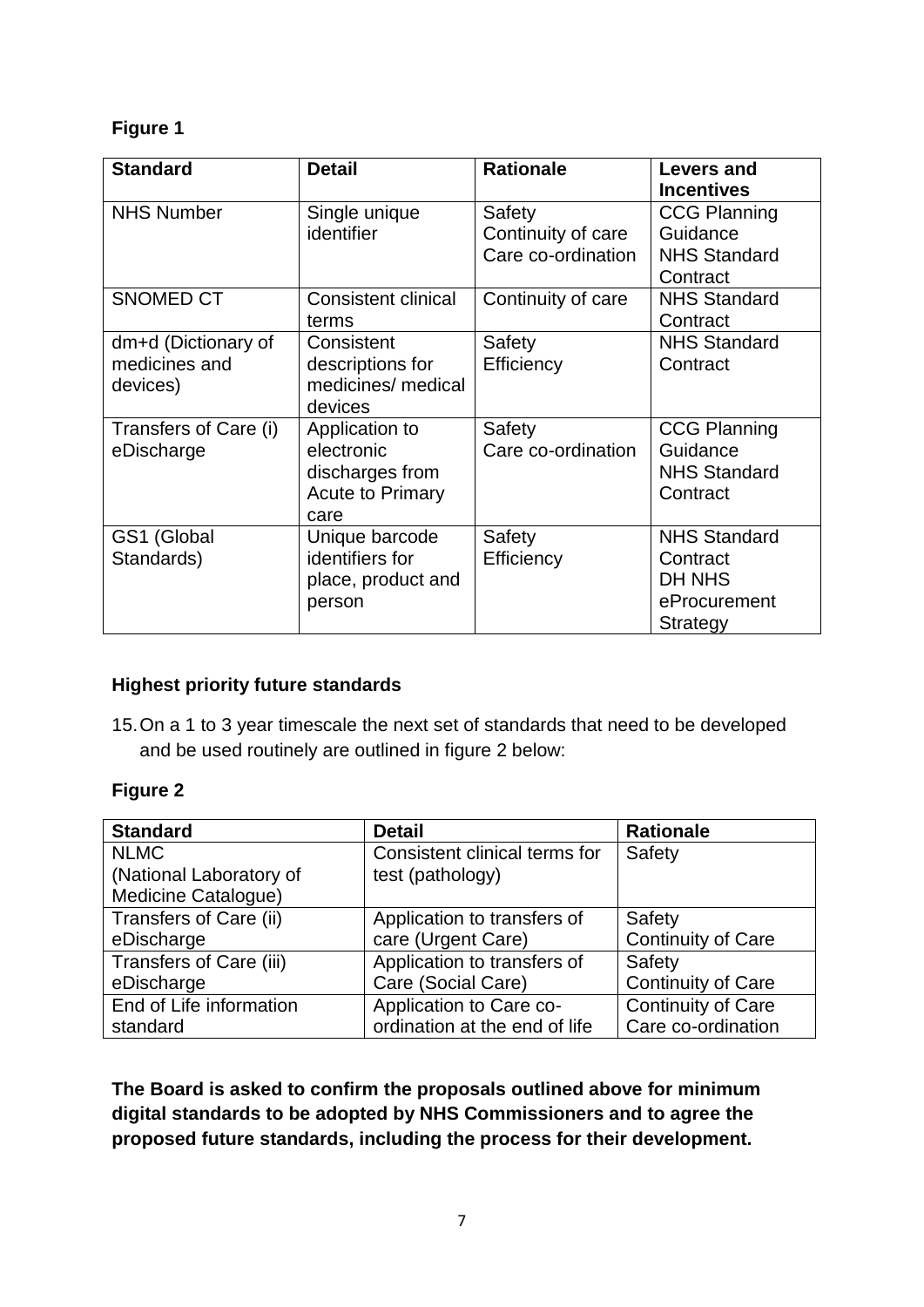# **Section 3: the development of local health economy roadmaps to interoperability**

### **Governance and co-production**

- 16.Given the level of variability of progress across the country, and also the key role of Clinical Commissioning Groups (CCGs) and specialised commissioners in how they prioritise local health economy investment decisions, we intend to consult with key stakeholders on how best to develop local plans and roadmaps that will lay out in greater detail "who will do what" towards digital interoperability.
- 17.The consultation will examine the role of the regulators Care Quality Commission, Monitor and TDA in the achievement of the ambition and will look at how CCGs and specialised commissioners will support and monitor progress through the digital maturity index. Detailed guidance on the precise content of local roadmaps will follow in June 2015 alongside more specific information on the packages of support that commissioners and local providers can expect towards development of their plans.
- 18.Governance of progress towards the development of the local roadmaps, under the oversight of the National Information Board, is being co-chaired by a Foundation Trust Chief Executive (Stephen Dunn) and a local authority chief executive Rob Tinlin (on behalf of the Local Government Association). The governance includes a comprehensive cross-section of interested parties representing the clinical communities; Department of Health; other arms-length bodies (including HSCIC, CQC, TDA, and Health Education England (HEE)); the voluntary and independent sectors; and subject matter experts from the Chief Clinical Information Officer and Chief Information Officer networks.
- 19.In line with the NIB proposals to give care professionals and carers access to all the data they need and to set the commissioning and regulatory roadmap for implementing of digital data standards by 2018/2020, a series of discussions have already taken place with the NHS Confederation, NHS Providers and Carers UK who are important stakeholders to help drive progress.
- 20.While outside the scope of this paper, the development of the wider local health economy roadmaps and interoperability agenda comes at a crucial time as NHS England and other Arm's Length Bodies develop strategies around enhancing their cyber security architecture and servers. NHS England's Audit and Risk Committee will consider this issue in more detail in May 2015. The discussion will include a view about NHS England's cyber security resilience and continuity plans and ability to respond in the event of a cyber-attack.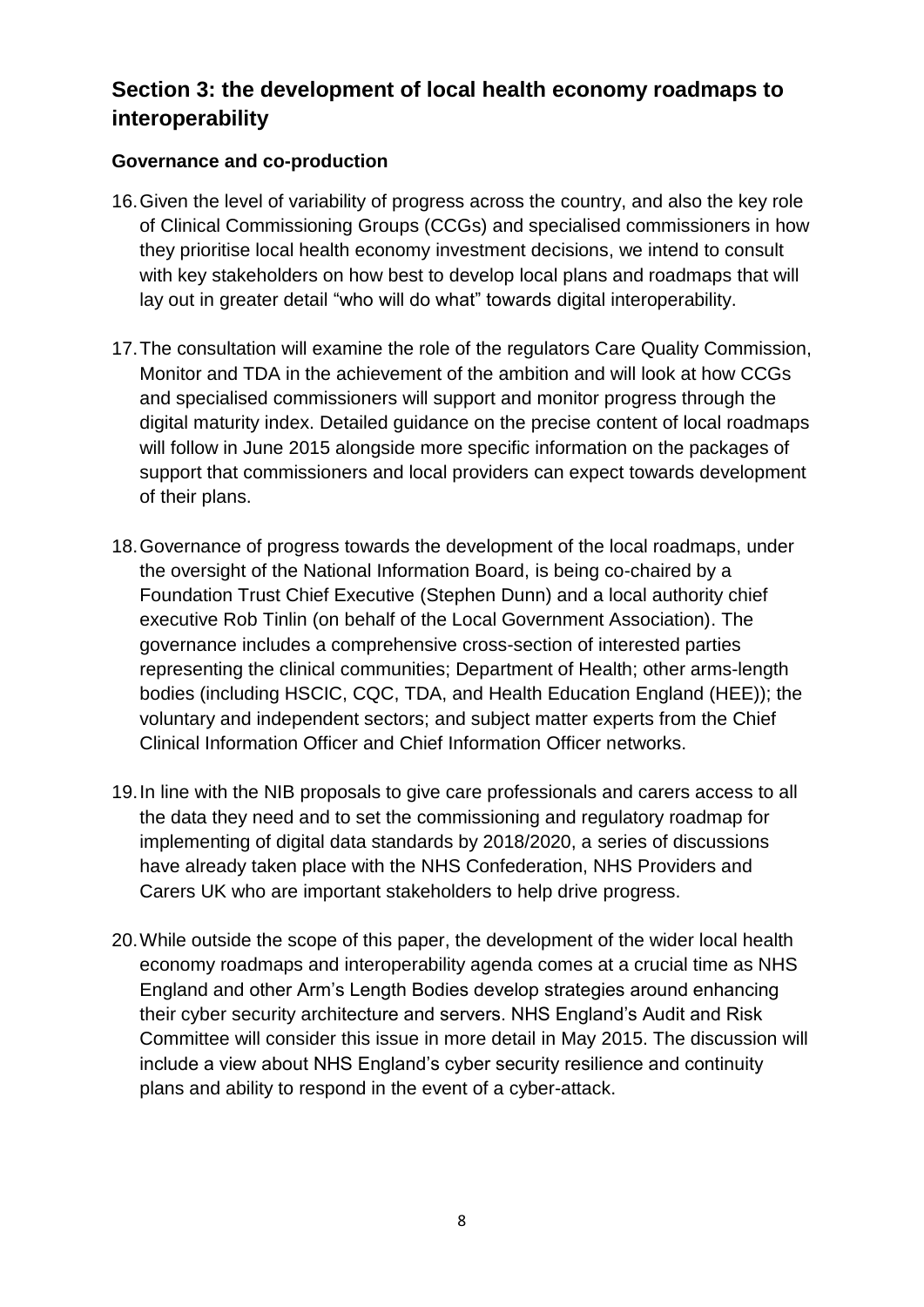## **Simple metrics and a benchmarking tool to show progress towards digital maturity**

- 21.A key parallel activity is development of the mechanism by which commissioners and care providers can benchmark and assure themselves that they are making best use of information technology, digital data and services, with the consequent reduction in bureaucracy. The Digital Maturity Index is a census of digital progress developed by NHS England alongside the HSCIC's work on burden reduction. It highlights for commissioners and providers the variations in progress by NHS Trusts.
- 22.In line with the Transparency agenda currently being spearheaded by the Secretary of State for Health, we are planning to publish indicators showing progress of digital maturity in October 2015 on 'MyNHS' at both commissioner and provider level.
- 23.From March 2016, delivery of local roadmaps towards digital interoperability will be taken into consideration by the CQC as part of their inspection regime and by HEE with regard to training accreditation. It is also proposed that an onsite peerled annual review of around a quarter of providers will take place each year following completion and publication of self-reported progress. The procedure for this assessment is being developed in partnership with the NHS, social care and the voluntary and independent sectors.
- 24.In 2015/16, a roll-out of a digital maturity audit toolkit will take place for Acute Trusts and Mental Health care settings. This audit will confirm a baseline to help support the commissioners in identifying future development requirements and priorities. In the future, we aim to develop the audit to be both an organisation and a place-based assessment covering all NHS-funded providers, and including progress on information sharing and interoperability with adult social care services and the independent sector.

### **Driving forward adoption of digital standards**

- 25.Consistent, measureable progress on this agenda also requires capacity and capability building across the CCG and provider community in order to reach consumers and users of health and care and their carers.
- 26.CCGs have a key role to assure development of local health economy plans that detail information sharing and digital interoperability. NHS England has a key role to assure CCG progress towards it. Through 2015/16 we will work with CCGs towards achievement of the priority standards (detailed above) that were also documented in the planning guidance issued in December 2014. Publication of the digital maturity metrics on MyNHS in October 2015 will provide us with a strong sense of where increased CCG support is likely to be needed and where